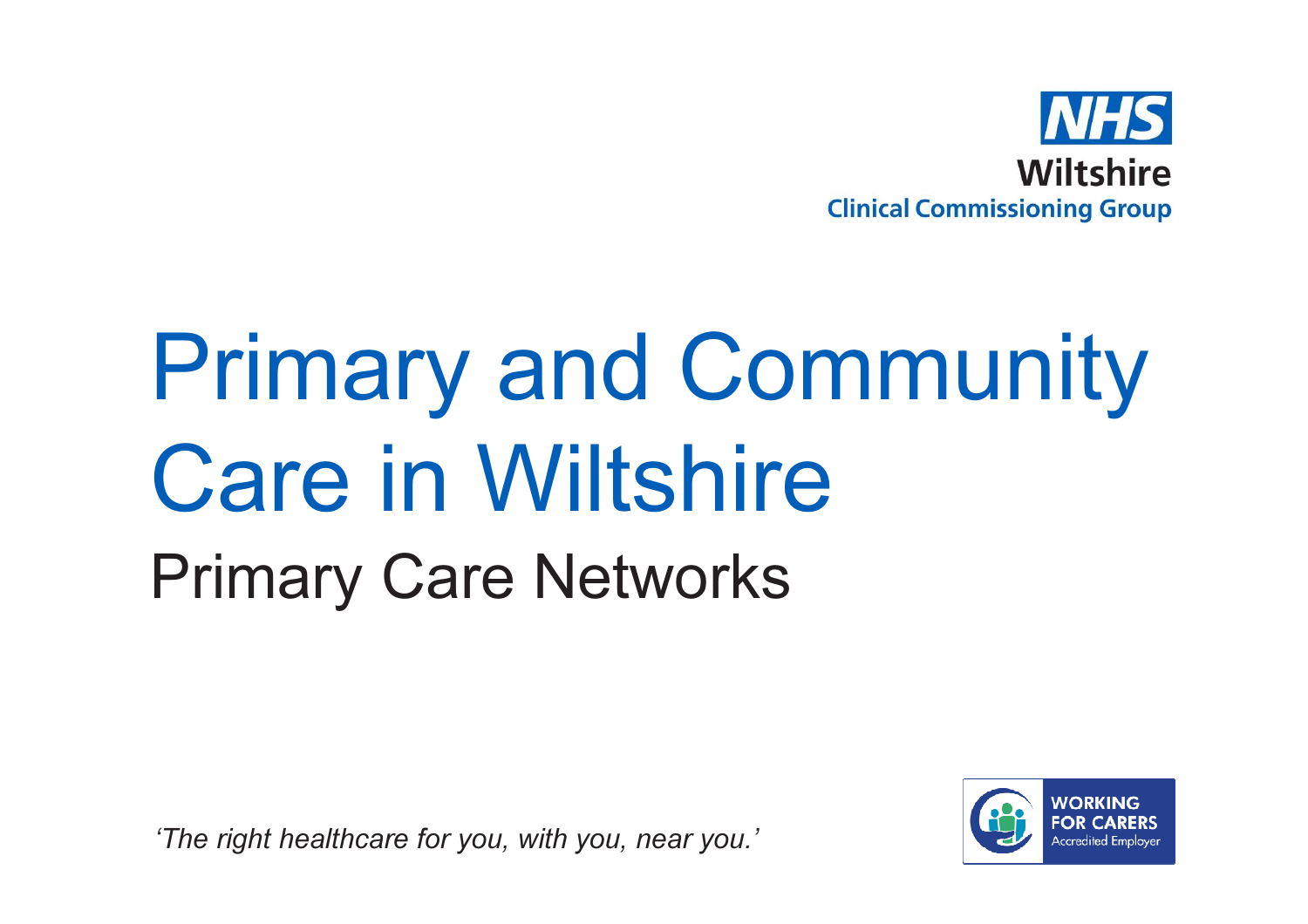# Proposed major changes in the NHS Long Term Plan

- To boost out of hospital care and dissolve the historic divide between primary and community care
- People will get more control over their own health and their personalised care when they need it
- Digitally enabled primary care and outpatients
- • Local NHS organisations will have greater focus on population-based and health partnerships with local authority funded services through integrated healthcare systems everywhere in England.

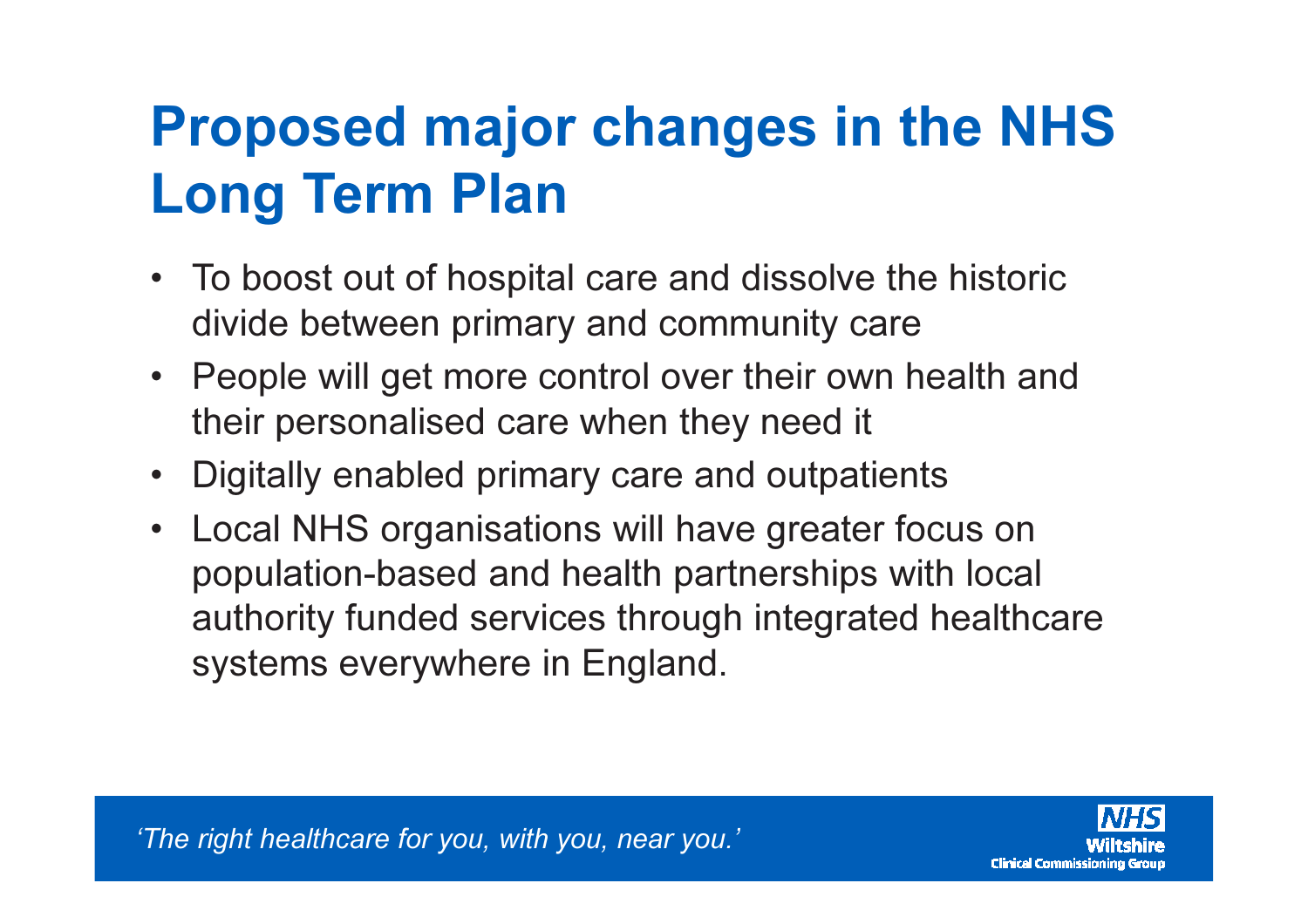## What does this mean for primary and community care

- An increased share of the NHS budget
- • An additional £4.5bn per year (increased from the original £3.5bn) by 2024
- This investment guarantee will fund:
	- Expanded workforce
	- Demand pressures
	- New services to meet relevant goals set out in the Long Term Plan

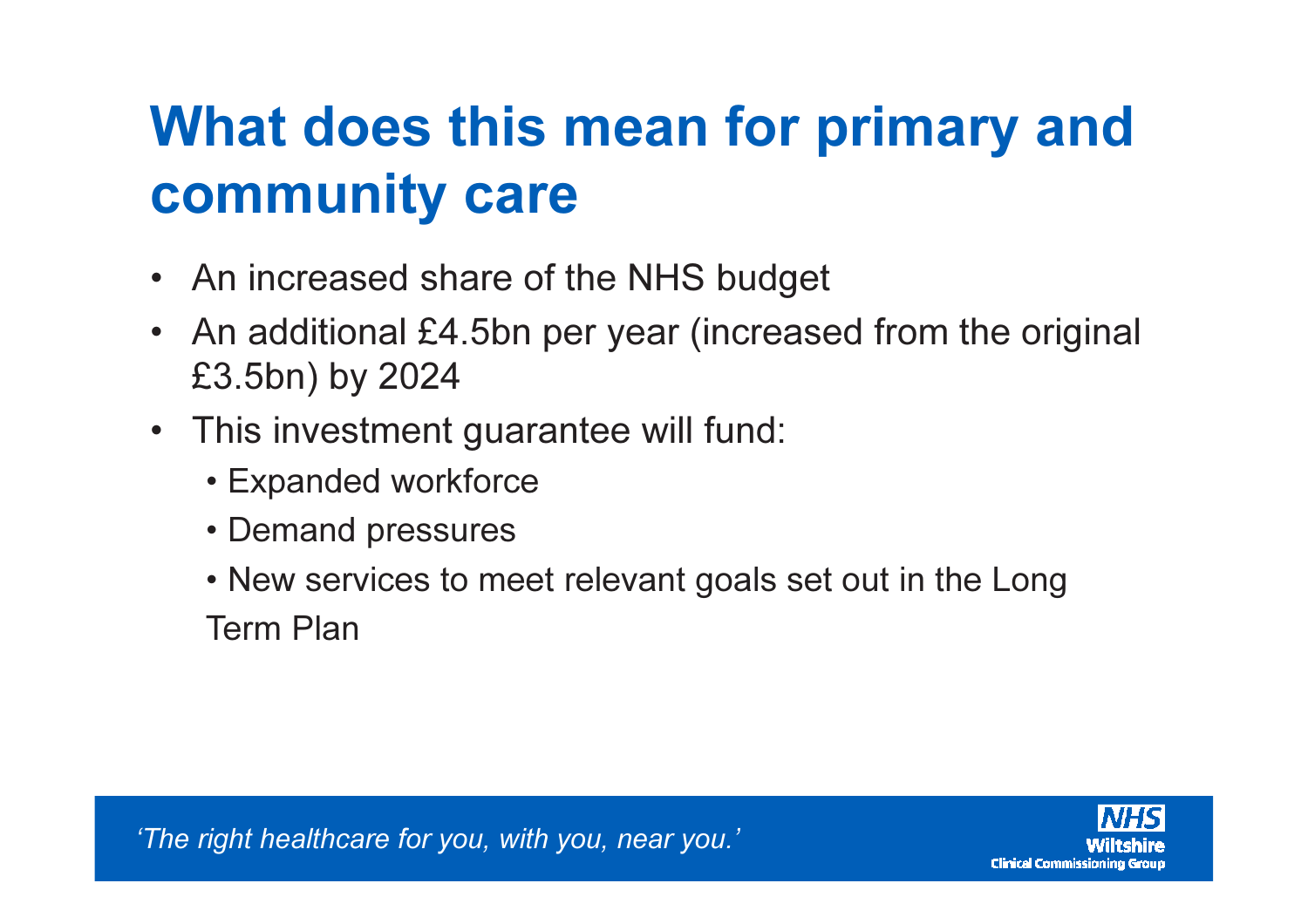#### What this means for Wiltshire

- A real opportunity to take the best from the past and reinvent the primary health care team but at network level
- $\bullet$  Builds on what we have already been doing in Wiltshirethrough localities
- The GPs will become the leaders in the network with services wrapped around practices and developing much more integrated services for patients in their communities
- The network is about services for patients that improve patient care, can allow a practice to transform its workforce, workload and make general practice a more attractive place to work

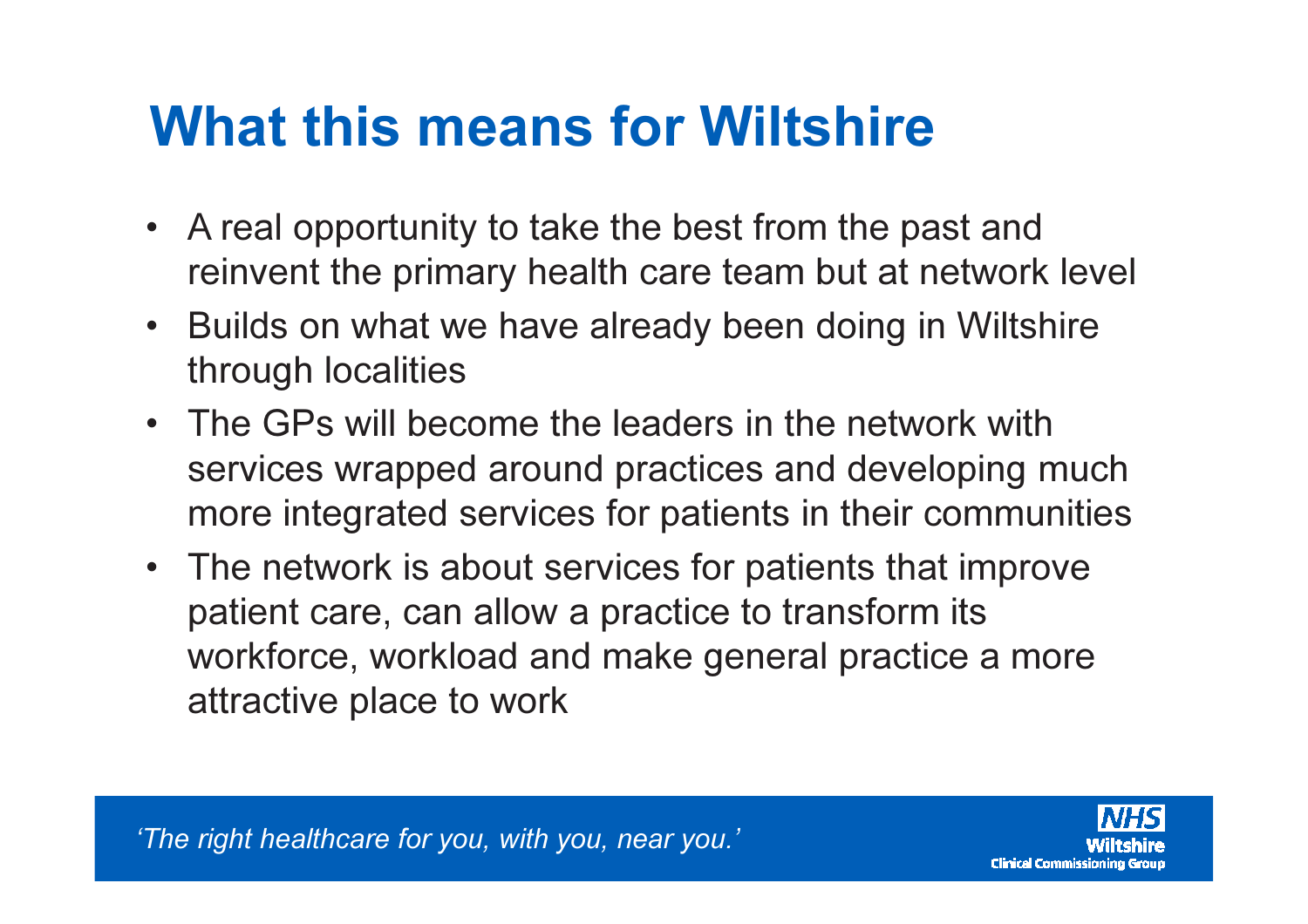NHS England animation explaining Primary Care Networks

https://www.youtube.com/watch?v=W19DtEsc8Ys

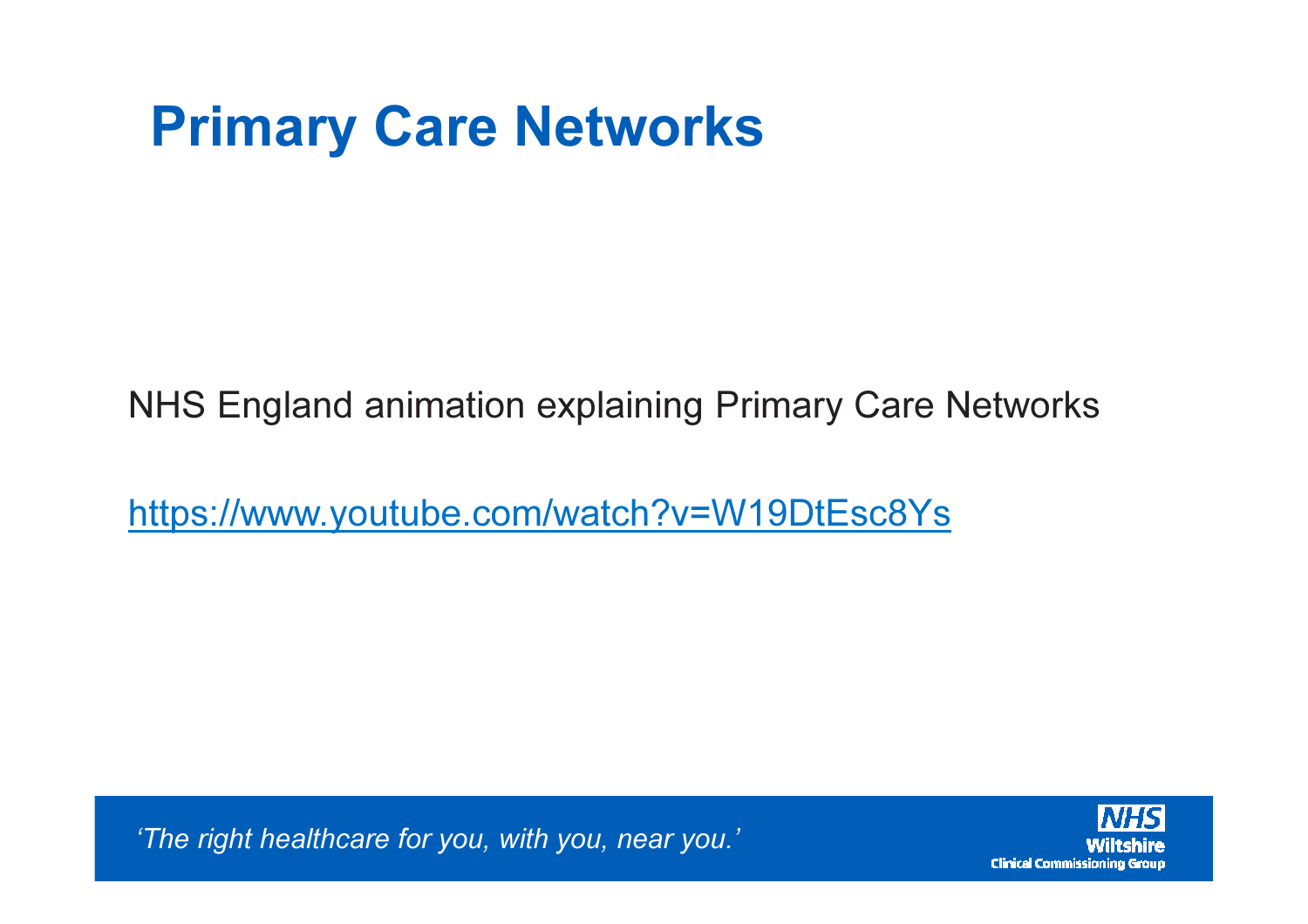Wiltshire practices have organised themselves into 11 Primary Care **Networks** 

- $\bullet$ Sarum West
- Sarum South
- •Sarum North
- •Devizes
- •**Trowbridge**
- •Bradford on Avon and Melksham
- •Westbury and Warminster
- •Chippenham including Corsham and Box
- •Calne
- • North Wiltshire Border Locality including Malmesbury, Tolsey, Royal Wootton Bassett, Purton and Cricklade
- •East Kennet

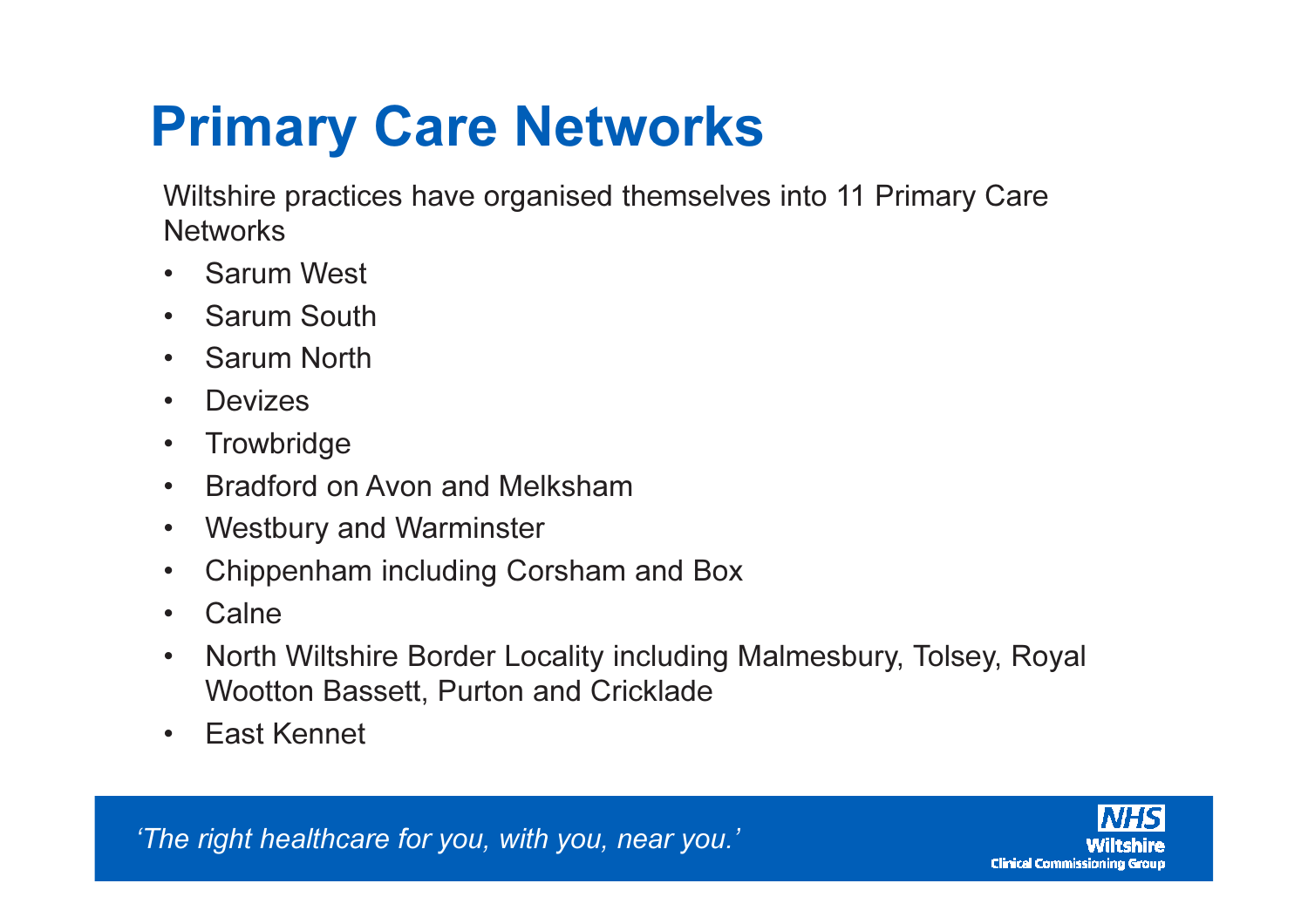- NHS England requires networks to be in place by July 2019
- Networks established
- McKinsey supporting staged roll out
- GP meeting 14 March 2019

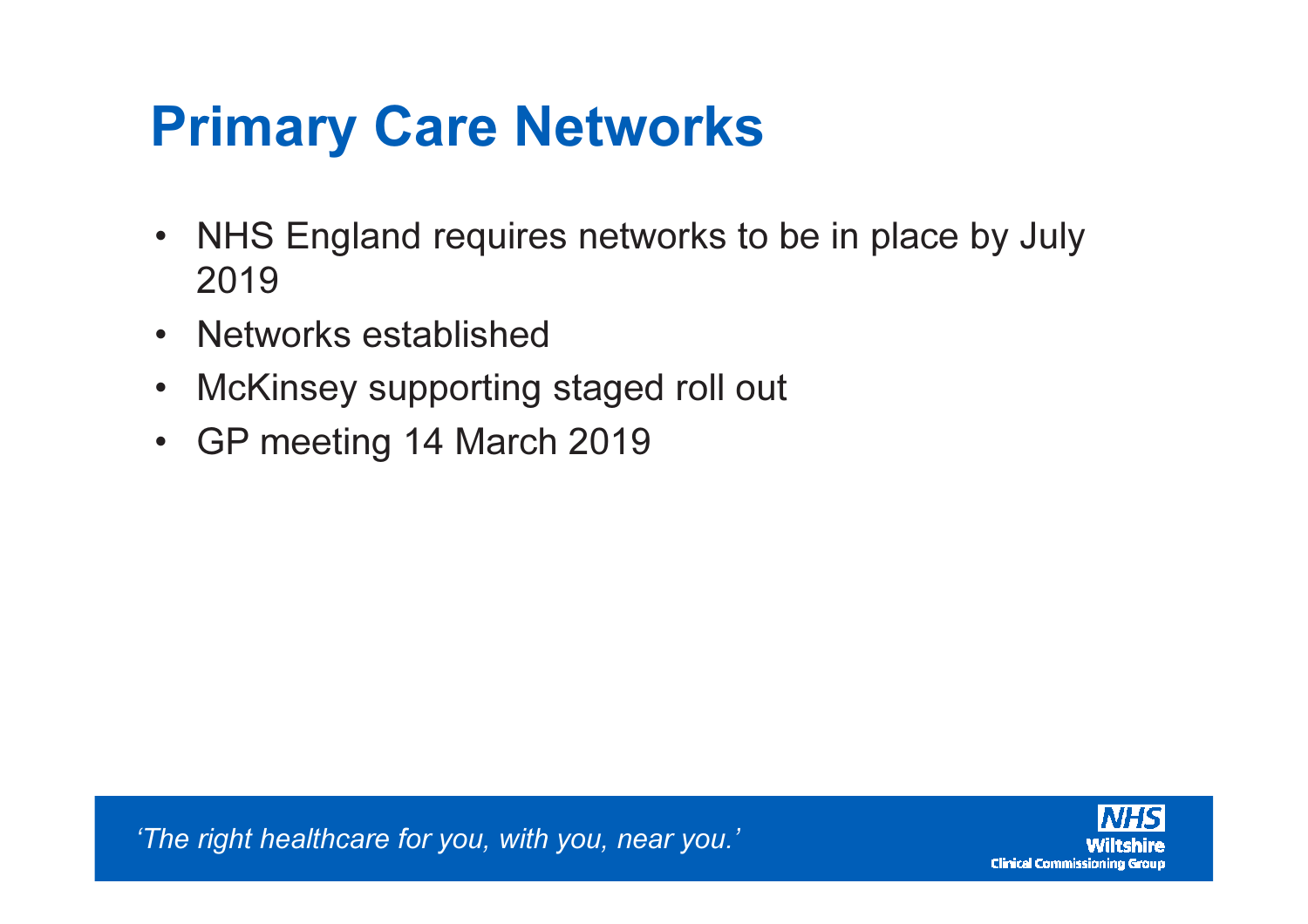Video of how networks are making a difference to patients in Luton

https://www.youtube.com/watch?v=YLntGo-BhPc